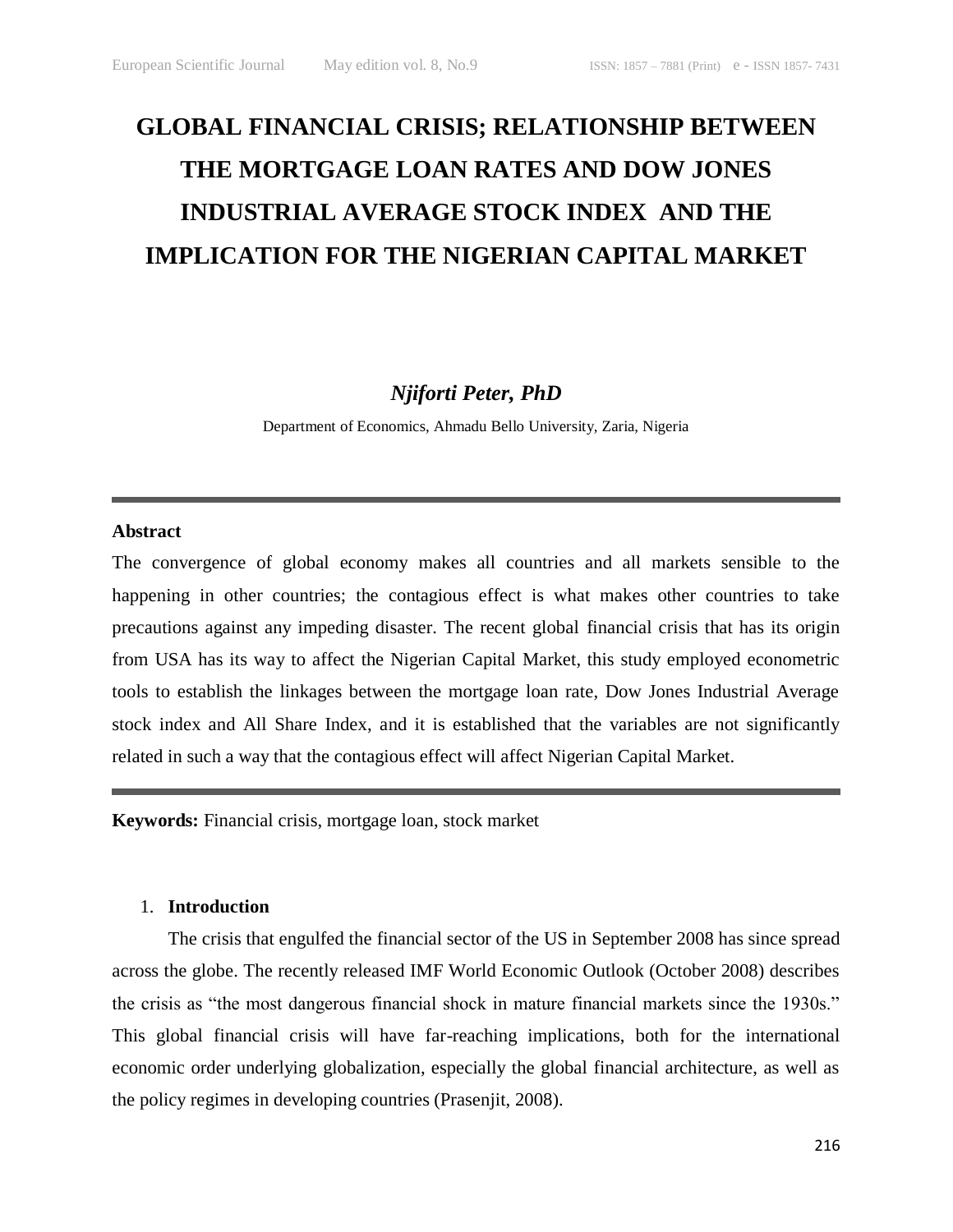From the Wall Street financial headquarters in the United States, across to Europe, Japan and China, the global financial system around which modern free market economy and capitalism was built has crashed like a pack of cards.

The financial crisis, which had been brewing for a while, started to show its effects in October 2008. Around the world stock markets began to crash as billions of mortgage-related investments went bad. Mighty investment banks which once ruled the financial world such as Lehman Brothers and Merrill Lynch have either crumbled or reinvented themselves as humdrum commercial banks. In related circumstances, governments in the wealthiest of nations have had to come up with rescue packages to bail out their financial systems. Towards the end of October, the Bank of England reported that the world's financial firms had lost £1.8 trillion (\$2.8 trillion) as a result of the continuing credit crisis. Japan, the world's second-largest economy, has officially slipped into recession (Detail Commercial Solicitors, 2008).

The resent global economic melt-down was traceable to the sub-prime mortgage crisis and rising home foreclosures, which commenced in August 2007 in the United States (US). Subprime mortgages are granted to borrowers whose credit history is inadequate to attract conventional lending. The mortgages are packaged by banks into Mortgage Backed Securities (MBS) and sold to financial institutions created by the US government, namely: Federal National Mortgage Association and Federal Home Loan Mortgage Corporations, who in turn repackage the loans and sell them to individual investors and financial institutions around the world (Fiakpa in Obi, 2009).

However, certain factors, including rising fuel prices, the hurricane Katrina, global food crisis, amongst others led to rising domestic unemployment in the US which occasioned massive mortgage defaults and foreclosures. This development negatively affected the US capital markets and those of other economies worldwide with the consequential on-set of the global financial crisis.

Sampson (2008) observed that most third world capital markets could escape any significant fallout of a US recession, owing primarily to their relatively low exposure to foreign investors, yet, the major commodity exporters, such as Nigeria, might not be so lucky. Macroeconomic indicators points to the fact that all is not quite well with Nigeria. There is a good correlation between some of these indicators and the continuing global economic meltdown. For instance, the total market capitalization that stood at N12.40 trillion in March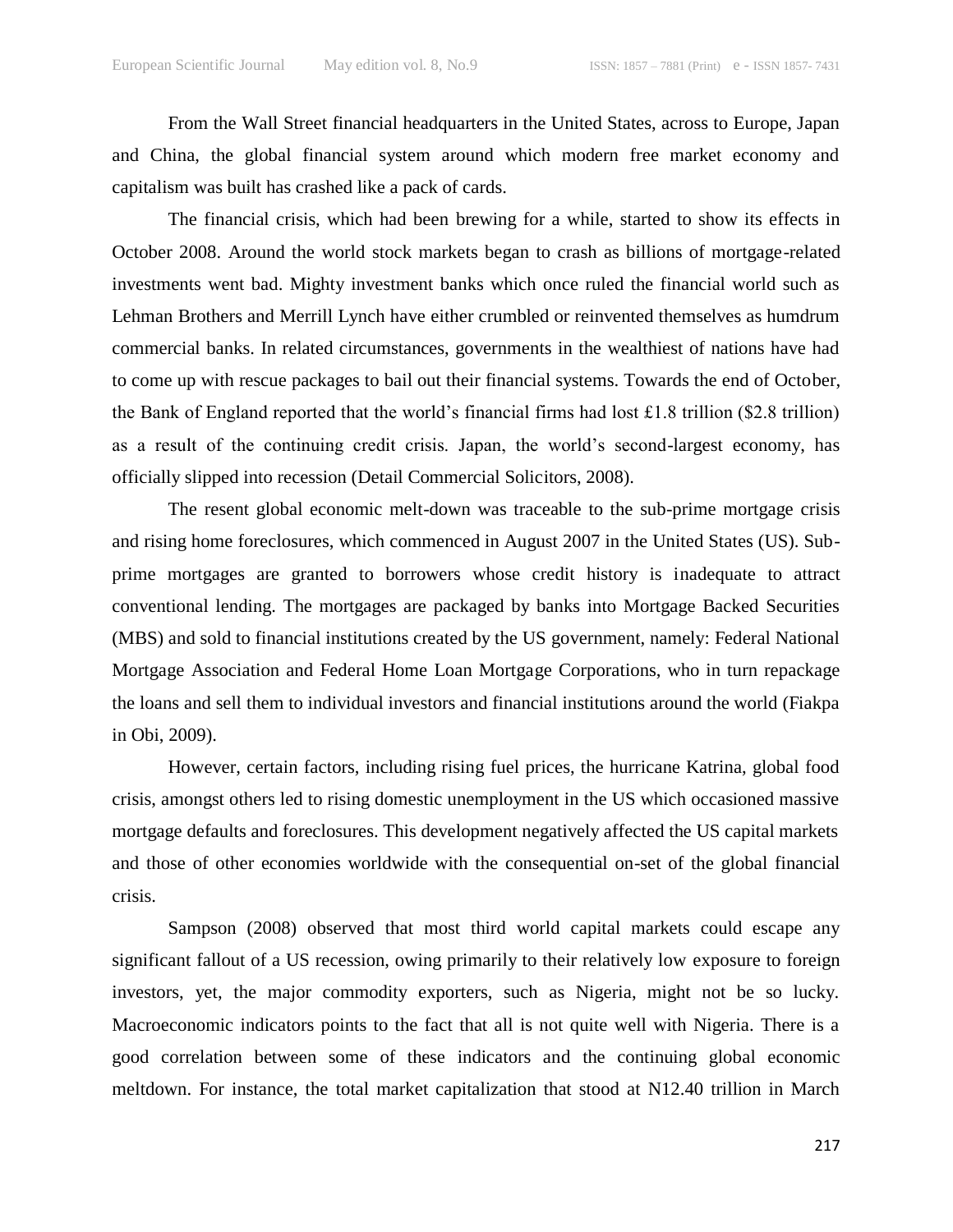2008 fell to N4.69 trillion in March 2009, which represents a whooping decline of 62.18%. Additionally, the nation's foreign reserves decelerated from \$64 billion in August 2008 to \$47 billion as at March 2009, a 27% decrease (Abubakar 2009).

The flight of hedge funds happened when Nigerian banks were estimated to have been heavily exposed to the Nigerian capital market through several share linked loans to individuals, institutional and other types of investors. The sudden withdrawal of hedge funds created panic among exposed banks which also panicked in a bid to cut their losses from the exposure to the capital market.

Banks panic in the capital market was compounded by the fact that most of them were also exposed to foreign banks through international credits and guarantees. The foreign banks hit by the global meltdown suddenly recalled these loans and dropped their guarantees. This created a liquidity challenge for Nigerian banks, further compelling them to sell down their stocks to boost their liquidity (Anthony 2009).

By 2008 ended foreign investors had pulled out N556.93 billion, culminating in a net outflow of about N406.8 billion. By the second week of January 2009, market capitalization had nose-dived from an all time high of N13.5 trillion in March 2008 to less than N4.6 trillion (Vanguard, 2011), therefore, this study is to investigate the extent to which the global financial crisis affected the Nigerian capital market. The study specifically; (i) ascertain the relationship between US capital market and the mortgage loan rate. (ii) Examine the relationship between Nigerian capital market and the US capital markets, and (iii) determine the effect of US financial crisis on Nigerian capital market.

#### 2. **Theory of Financial Crisis (**Minsky's Theory**)**

Minsky proposed theories linking financial market fragility, in the normal life cycle of an economy, with speculative investment bubbles endogenous to financial markets. Minsky claimed that in prosperous times, when corporate cash flow rises beyond what is needed to pay off debt, a speculative euphoria develops, and soon thereafter debts exceed what borrowers can pay off from their incoming revenues, which in turn produces a financial crisis. As a result of such speculative borrowing bubbles, banks and lenders tighten credit availability, even to companies that can afford loans, and the economy subsequently contracts.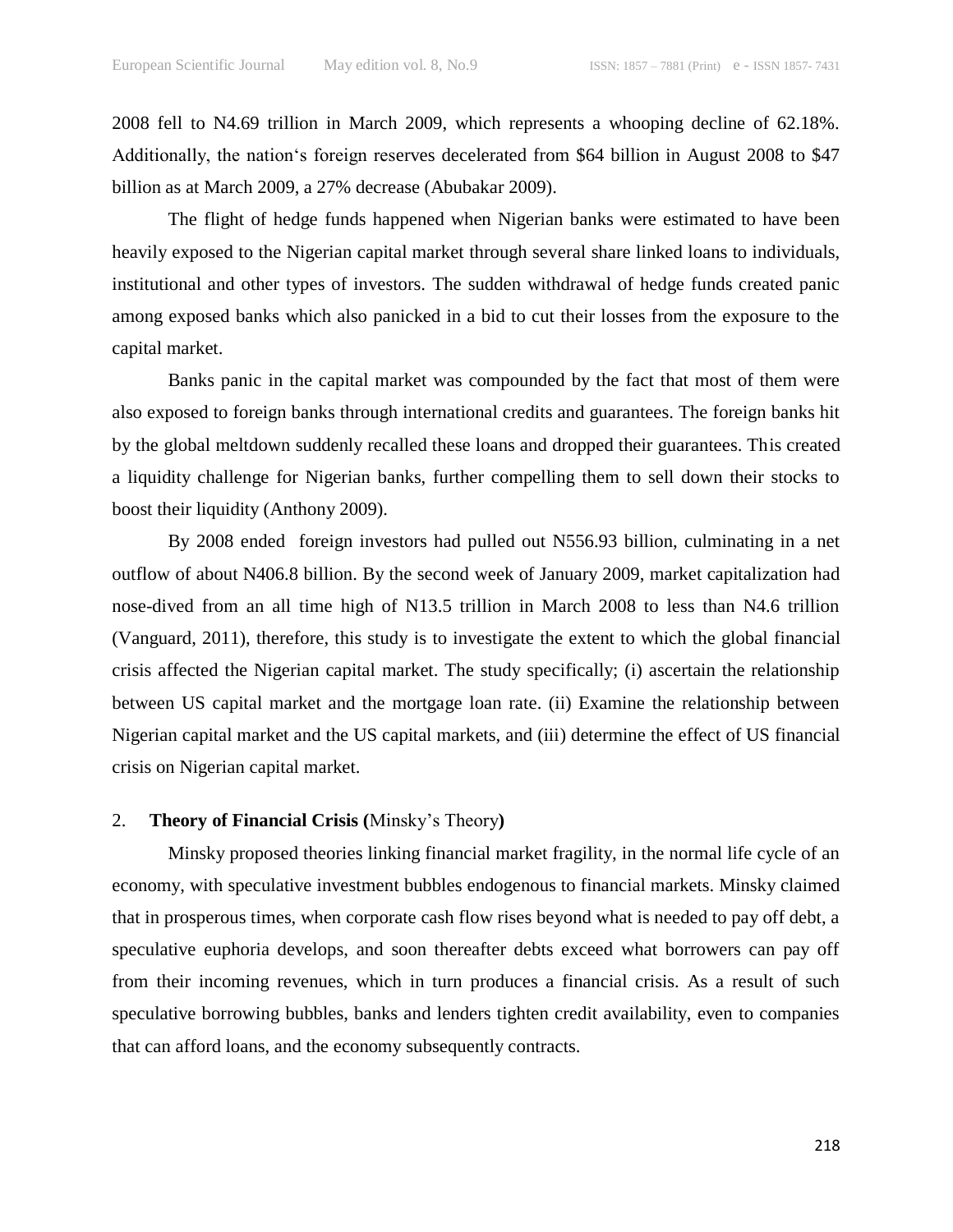This slow movement of the financial system from stability to crisis is something for which Minsky is best known, and the phrase "Minsky moment" refers to this aspect of Minsky's academic work.

"He offered very good insights in the '60s and '70s when linkages between the financial markets and the economy were not as well understood as they are now," said Henry Kaufman, a Wall Street money manager and economist. "He showed us that financial markets could move frequently to excess. And he underscored the importance of the Federal Reserve as a lender of last resort."

Minsky's model of the credit system, which he dubbed the "financial instability hypothesis" (FIH), incorporated many ideas already circulated by John Stuart Mill, Alfred Marshall, Knut Wicksell and Irving Fisher. "A fundamental characteristic of our economy," Minsky wrote in 1974, "is that the financial system swings between robustness and fragility and these swings are an integral part of the process that generates business cycles."

Disagreeing with many mainstream economists of the day, he argued that these swings, and the booms and busts that can accompany them, are inevitable in a so-called free market economy – unless government steps in to control them, through regulation, central bank action and other tools. Such mechanisms did in fact come into existence in response to crises such as the Panic of 1907 and the Great Depression. Minsky opposed the deregulation that characterized the 1980s Minsky argued that a key mechanism that pushes an economy towards a crisis is the accumulation of debt by the non-government sector. He identified three types of borrowers that contribute to the accumulation of insolvent debt: hedge borrowers, speculative borrowers, and Ponzi borrowers.

The "hedge borrower" can make debt payments (covering interest and principal) from current cash flows from investments. For the "speculative borrower", the cash flow from investments can service the debt, i.e., cover the interest due, but the borrower must regularly roll over, or re-borrow, the principal. The "Ponzi borrower" (named for Charles Ponzi, see also Ponzi scheme) borrows based on the belief that the appreciation of the value of the asset will be sufficient to refinance the debt but could not make sufficient payments on interest or principal with the cash flow from investments; only the appreciating asset value can keep the Ponzi borrower afloat. Because of the unlikelihood of most investments' capital gains being enough to pay interest and principal, much of this type of finance is fraudulent.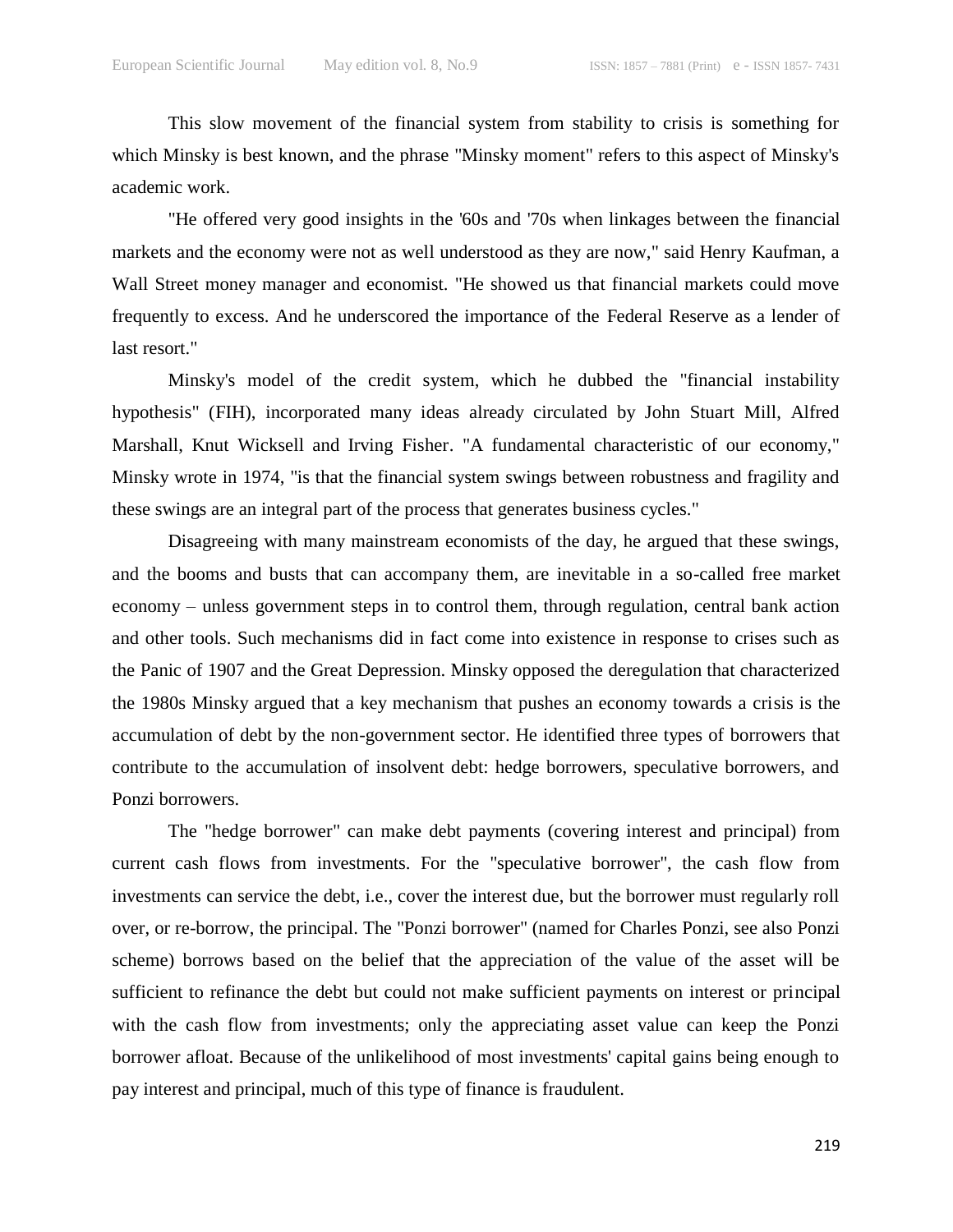If the use of Ponzi finance is general enough in the financial system, then the inevitable disillusionment of the Ponzi borrower can cause the system to seize up: when the bubble pops, i.e., when the asset prices stop increasing, the speculative borrower can no longer refinance (roll over) the principal even if able to cover interest payments. As with a line of dominoes, collapse of the speculative borrowers can then bring down even hedge borrowers, who are unable to find loans despite the apparent soundness of the underlying investments. ( Wikipedia)

#### 3. **Origin of the Crisis**

Since the 1990s, growth in the US economy has mainly been on account of credit-driven consumption. The level of indebtedness of American households reached unprecedented levels during this period, mainly due to housing loans (mortgages) and consumer loans (credit cards). The growth in consumption occurred despite increasing income and wealth inequalities in the US. This happened because of the stock and property market booms, which increased the financial wealth of upper class households, made them feel richer and drove them into greater borrowing and spending. The debt-income ratio in the US, i.e. total household debt as a proportion of total personal disposable income, increased steadily from around 67% in the 1960s and 1970s to 95.6% in the 1990s.

The first jolt to this debt-induced consumption spending in the US came with the stock market crash and the collapse of the ICT boom in the US in 2000. This led to a recession in the US in 2001, which also caused a global slowdown. The finance, which had flown out of the stock market following the bursting of the dotcom bubble, found its way in the housing market. This created a real estate boom, which led to economic recovery both in the US as well as in the global economy from 2002. This boom was partly engineered by the huge tax cuts announced by George Bush in June 2001 and partly by the Central Bank of the US, the Federal Reserve, through repeated cuts in interest rates. The real interest rate remained negative in the US from mid-2002 to early 2006, fuelling credit growth. The debt-income ratio reached an unprecedented 130% for the period 2000-08.

Liberalized rules for banks coupled with easy liquidity conditions enabled mortgagelending banks to reduce mortgage rates and adopt reckless lending strategies. This fuelled housing demand, which increased property prices and the real estate bubble started building up. A Special Report released in 2005 by *The Economist* noted: The total value of residential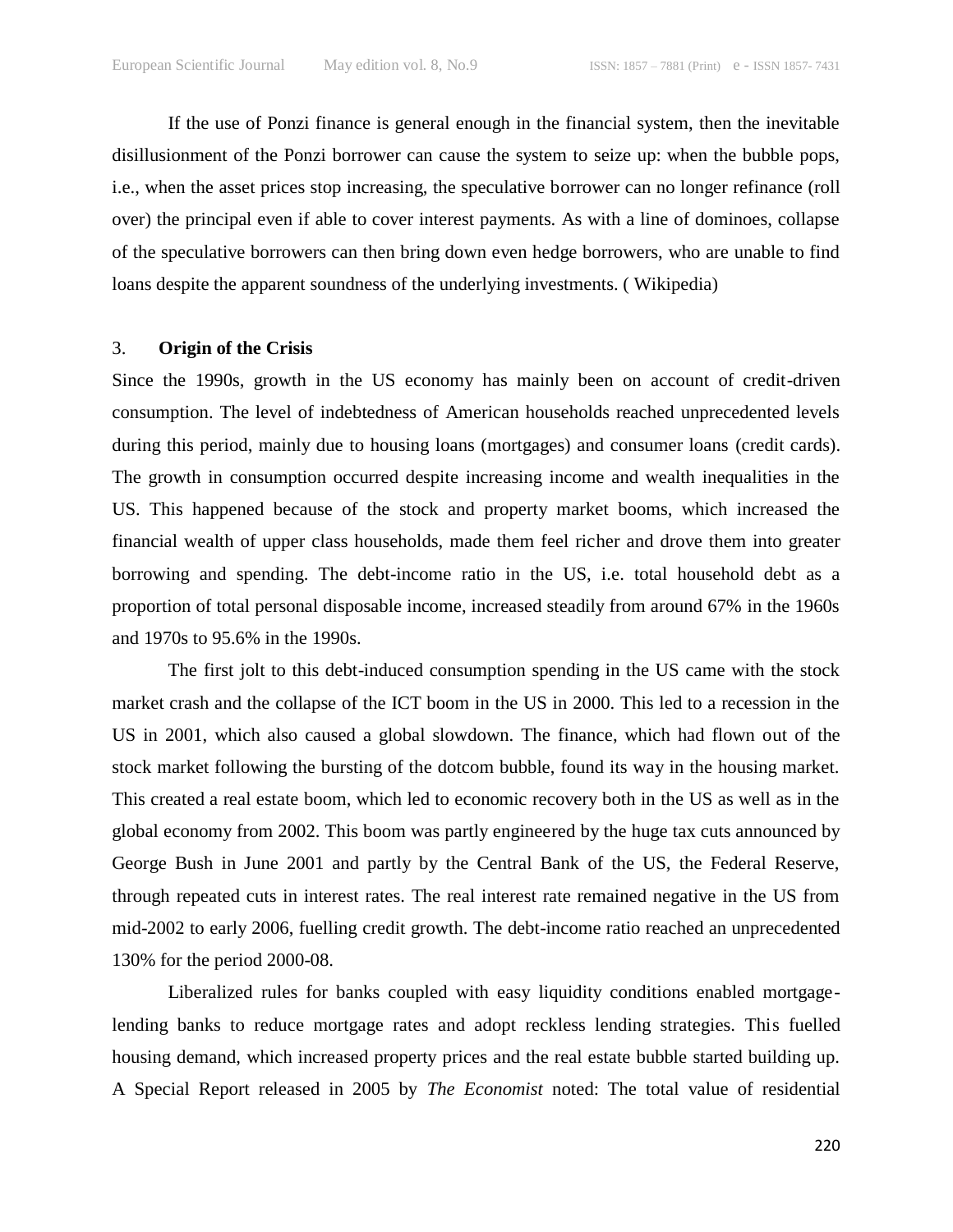property in developed economies rose by more than \$30 trillion over the past five years, to over \$ 70 trillion, an increase equivalent to 100% of those countries' combined GDPs. Not only does this dwarf any previous house-price boom, it is larger than the global stock market bubble in the late 1990s (an increase over five years of 80% of GDP) or America's stock market bubble in the late 1920s (55% of GDP). In other words, it looks like *the biggest bubble in history*.

The extent of the speculative bubble in real estate could be seen from the increasing ratio of housing prices to the rental applicable to the houses in the US. While the ratio remained stable for more than two decades since 1975, there was a sharp increase in housing prices relative to rentals since 2000. According to the *Economist* Report, 23% of the homes bought in 2004 were purely for investment purposes, while 13% were bought as second homes. "Investors [were] prepared to buy houses they [would] rent out at a loss, just because they [thought] prices will keep rising— the very definition of a financial bubble."

With the US economy being driven by the growth in real estate financed by debt, there was an increasing tendency by the mortgage-lenders to indulge in reckless lending practices. In order to keep the real estate boom alive and push up their businesses, the mortgage lenders increasingly indulged in sub-prime lending—giving housing loans even to those borrowers whose ability to repay the loans were doubtful. Such borrowers were enticed into housing loans, which were sweetened by special treatment and unusual financing arrangements—little documentation or mere self-certification of income, no or little down payment, extended repayment periods and structured payment schedules involving low interest rates in the initial phases which moved sharply upwards at later periods. All these misleading offers of credit by the mortgage lenders encouraged borrowers to take loans which they could not afford to repay. The proportion of such loans with high risk of default, i.e. sub-prime loans, in total loans kept increasing over time. US Federal Reserve Chairman Ben Bernanke said in May 2007: "About 7.5 million first-lien subprime mortgages are now outstanding, accounting for about 14% of all firstlien mortgages.

So-called near-prime loans—loans to borrowers who typically have higher credit scores than subprime borrowers but whose applications may have other higher-risk aspects—account for an additional 8 to 10% of mortgages." These loans accumulated by the mortgage lending banks were packaged into securities and were sold off to other financial institutions like the Wall Street-based investment banks and hedge funds, in complex transactions that were made possible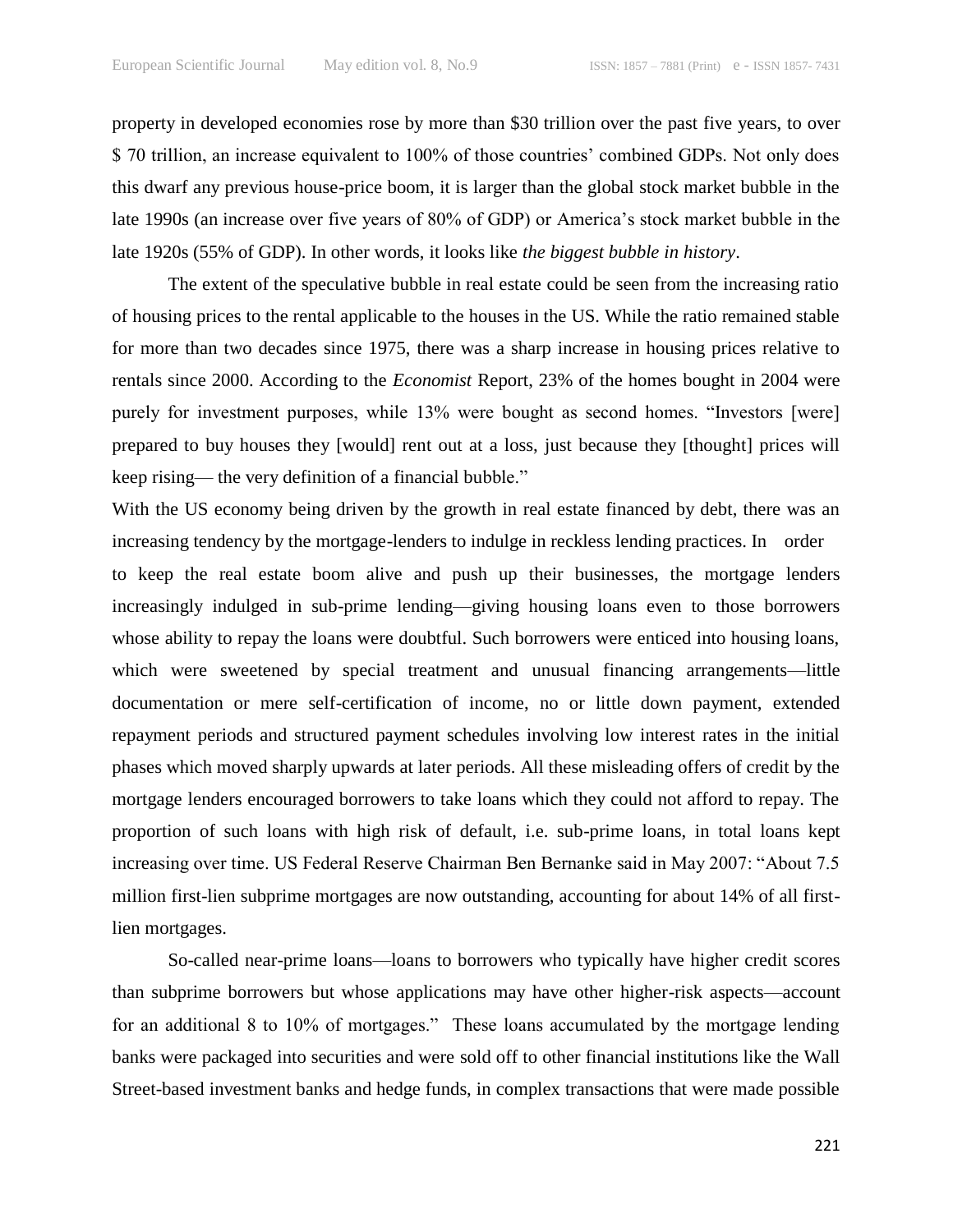by financial deregulation. The Wall Street-based investment banks such as Lehman Brothers, Bear Stearns, Merrill Lynch, Morgan Stanley, Goldman Sachs, etc., bought into these housing mortgages, pooled and packaged them into securities (Collateralised Debt Obligations or CDOs), got them rated by credit rating agencies, and sold them to other buyers in the financial markets like pension funds, mutual funds, etc., for huge fees and commissions. Estimates suggest that the value of such housing mortgage backed securities reached over \$2 trillion by 2003. Rather than correctly assessing the high risks associated with the assets underlying the securities they were trading, the investment banks were happy to transfer those risks by creating layers of complex derivatives and selling it to other market players for quick and high profits.

The assumption underlying such "financial innovations" was that it would enable the mortgage lenders as well as the investment banks to insulate themselves against loan defaults by spreading the risks associated with these loans. This, however, was a flawed assumption since spreading of risks through complex derivatives cannot make the risk disappear completely. Thus when defaults on such housing mortgage loans started rising, all the financial institutions linked to sub-prime mortgages were affected. Eventually a full-blown crisis surfaced in the US in 2006when the housing bubble went bust. With increasing defaults and repossession of houses by the mortgage lenders, suddenly there were only sellers and no buyers left in the housing market.

Sharp falls in property prices and increasing interest rates also led to the collapse of hundreds of mortgage lenders engaged in sub-prime lending, with even the largest mortgage lender in the US, Countrywide Financial, heading towards bankruptcy. The investment banks, which had made huge investments in sub-prime mortgage based securities in order to reap speculative gains on the basis of the property bubble, started suffering huge losses.

The bankruptcy of Lehman Brothers, the fourth largest investment bank in the US, in September 2008 marked a considerable deepening of the financial crisis in the US, precipitated by the collapse of the real estate bubble. Another investment bank, Merrill Lynch, was taken over by the Bank of America through government facilitation, similar to the manner in which Bear Stearns got taken over by JP Morgan Chase some time ago. Goldman Sachs and Morgan Stanley have decided to transform themselves into ordinary deposit-receiving banks. Thus, investment banking in the US, representing the most powerful force on Wall Street which led the financial globalization offensive from the front, has been virtually decimated by the financial crisis. Two other mortgage-lending institutions, Fannie Mae and Freddie Mac have been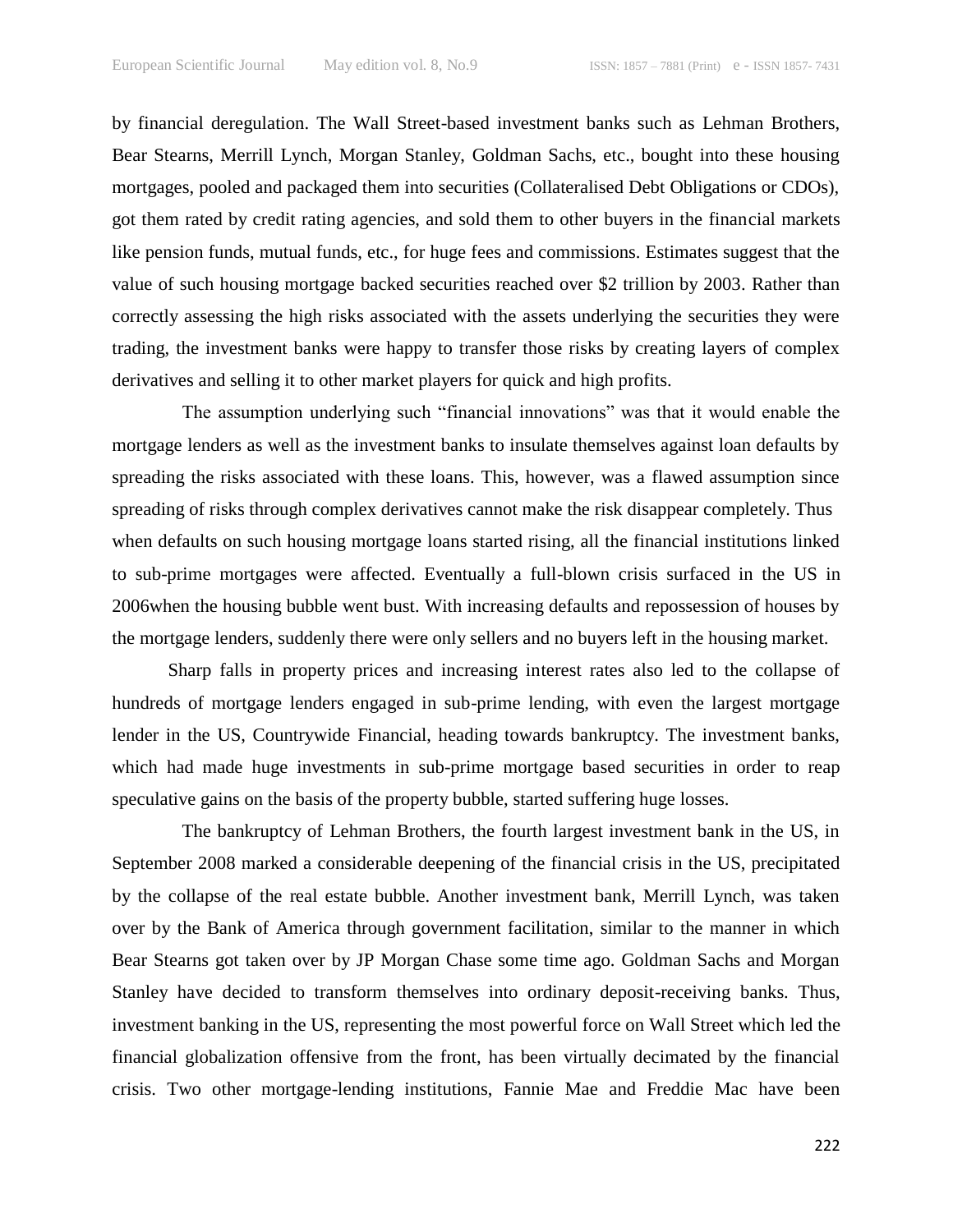nationalized to prevent their collapse. AIG, the world's largest insurance company, has managed to survive for the present through the injection of funds worth \$85 billion from the US Government. Similar crises have simultaneously afflicted the banks and financial institutions in other advanced capitalist countries, which were heavily exposed to mortgage-backed securities. With the real estate bubbles going bust globally, crisis has spread across global financial markets causing huge losses for banks and financial companies. Faced with this financial meltdown, the Bush administration stepped in and announced a \$700 billion bailout package, aimed at buying up the bad debt of the US banks and financial institutions. After some initial discomfort and debate over using public funds to compensate for private sector losses, the US Congress finally approved the bailout package with minor modifications in early October 2008. The British Government has followed suit and announced a £500 billion rescue plan for its banks and financial institutions, including £50 billion of direct capital injection against preference shares for the government in private sector banks like Lloyds TSB, Royal Bank of Scotland and mortgage lender HBOS. The US Treasury has recently announced that \$250 billion out of the \$700 billion bailout package will be used to inject capital into private banks against shares transferred to the government.

Such measures towards partial nationalization of private banks in the US and UK set the stage for similar steps by other advanced capitalist countries. Iceland, a small European country, went bankrupt after it fully nationalized its three largest banks, which had their presence across Europe and had suffered heavy losses due to the crisis. In an unprecedented move, Central Banks across the world like the US Federal Reserve, the European Central Bank and others in England, China, Canada, Sweden, Switzerland and elsewhere have also cut interest rates in a coordinated manner in order to prevent a drying up of credit flow into the financial markets. However, with fears of a recession in the US spilling over into a global recession, gripping the financial markets across the world, no amount of interest rate cuts and pumping "liquidity" into the financial system will work. (Prasenjit, 2008)

# **4. Effect On Us Capital Market**

On Tuesday, October 9, 2007, the Dow Jones Industrial Average (DJIA), a major United States stock market index, attained its highest value ever at 14,164.53. Since opening at 40.94 on May 26, 1896, the DJIA has increased steadily, despite several periods of decline.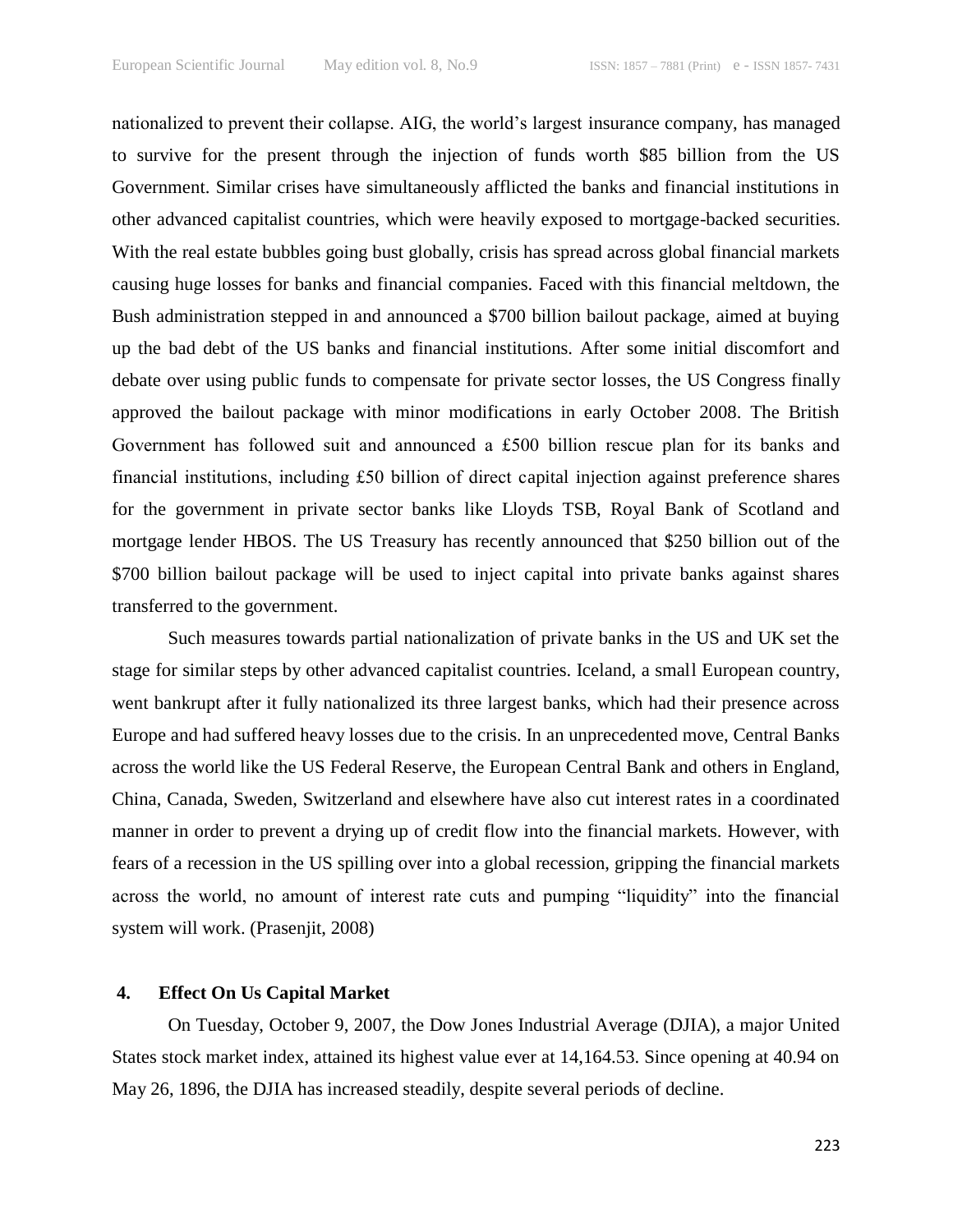However, by Wednesday, October 22, 2008, just over a year after DJIA's high, it had closed at 8,519.21, representing a 39.85% decline in the index.

In fact, a cyclical bear market is recognized to have commenced on July 2, 2008 when the Dow closed at 11,215.51, more than 20% below its record high, accelerating by mid-September with a series of panics related to financial instability caused in part by the failure and/or sub-prime mortgage lending difficulties of the investment banking industry in the United States, specifically Lehman Brothers, Merrill Lynch, Morgan Stanley and JP Morgan-Chase, as well as government-backed mortgage giants Fannie Mae and Freddie Mac. For example, the largest daily point loss (777+; closing DJIA 10,365.45) was on September 29, 2008; the largest daily point gain (936+; closing DJIA 9,387.61) was on October 13, 2000; and the largest intraday point swing (1,018+; closing DJIA 8,451.19) was on October 10, 2008. Furthermore, along the largest percentage gain since 1933 was 11%, achieved on October 13, 2008 (closing DJIA 9,387.61), while the largest percentage loss since 1987 (7.87%) was attained on October 15, 2008 (closing DJIA 8,577.91). The last day that the DJIA closed above the psychological 10,000 level was October 3 (at 10,325.38). (Mobolaji, 2008)

#### **5. Effect On Global Capital Market**

This wild financial period was broad and not confined to the United States. According to a TIME magazine essay (October 20, 2008), through October 8, the year-to-date losses of the Standard & Poor 500 of the US was 33%; of the DAX index of Germany was 38%; of Brazil's BM&F Bovespa was 40%, of Shanghai's SE Composite was 60% and of Russia's RTS Index was 67%. In fact, the TIME essay also states that on October 6 and 7, 2008 alone, the global stock market lost a whopping \$6.5 trillion as measured by Standard & Poor's BMI Global, an index of major markets worldwide. (mobolaji, 2008)

## 6. **Effect On Nigerian Capital Market**

It is perhaps in the capital market that the greatest impact was felt. The prolonged downturn in the capital market induced by significant divestment by foreign investors and compounded by lingering liquidity tightness, waning public confidence, and panic selling by domestic investors lead to significant losses by investors. The stock market which remained bullish between December 2005 and March 2008, suddenly became bearish in April 2008 and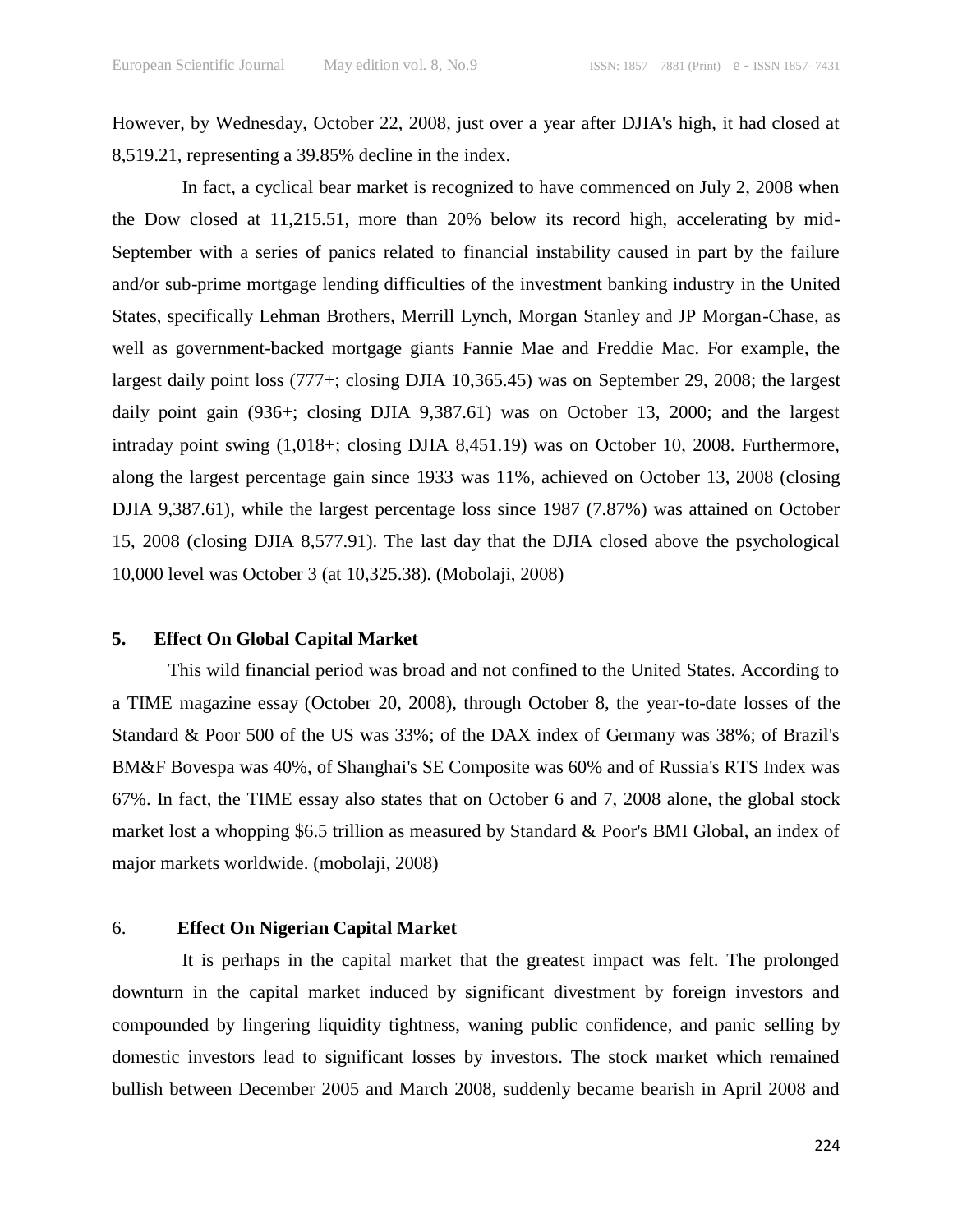has remained nearly so since then with only marginal recovery. At the height of the bull run in early March 11, 2008, equity market capitalization hit N12.64 trillion while the Nigerian Stock Exchange All Share Index (ASI) which rose by 37.8 per cent in 2006 and 1.01 per cent in 2005 gained a record 74.73 per cent in 2007. Between 31st December 2007 and the peak of the bull run in early March 2008, the market gained 14.45 per cent. By year end 2008, the NSE All Share Index which gained 74.73 per cent the previous year, had declined by 45.8 per cent while equity market capitalization declined by 32.4 per cent from N10.3 trillion at year- end 2008 to N6.96 trillion at the close of 2008. Thus, between 2007 and 2008 the ASI declined by 42.5 per cent compared to 33.8 per cent decline between 2008 and 2009. The corresponding figures for market capitalization were 27.5 and 28.3 per cent, respectively. (Sanusi, 2008)

#### 7. **Research Methodology**

# 7.1 **Type And Sources Of Data**

The analysis focuses on monthly market developments from January 2007 to December 2009, being the period of pronouncement of the global crisis and the period of its reflection in Nigerian economy. Monthly data from 2000 to 2005 of Dow Jones Industrial Average Stock Index, mortgage Loan Rate and All Share Index and other Nigerian macroeconomic variables are used to established relationship.

The sources of data are the statistical bulletins of Central Bank of Nigeria (CBN), Dow Jones Industrial Average monthly data from wall street journal, Mortgage X historical data report, Security and Exchange commission and Nigerian stock exchange.

## 7.2 **Technique Of Analysis**

A set of econometric techniques have been employed to show the relationship between the stock indices in Nigeria and that of DJIA. These sets of analytical techniques include; Unit root test, cointegration test, and Vector Autoregressive techniques.

Consider a time series  $Y_t$  that is a function of past values and some random error:

$$
Y_t = p Y t_i 1 + E_t \tag{1}
$$

The" *p*" term dictates how strongly the present value of *Y* is dependent on the prior value of *Y* while  $E_t$  is an i.i.d. random variable. If  $jpj = 1$ , we say that *Yt* is integrated, and the series has a permanent memory such that past shocks to the series cumulate. An integrated series has a mean and variance that depend on time (Bannerjee et al. 1993).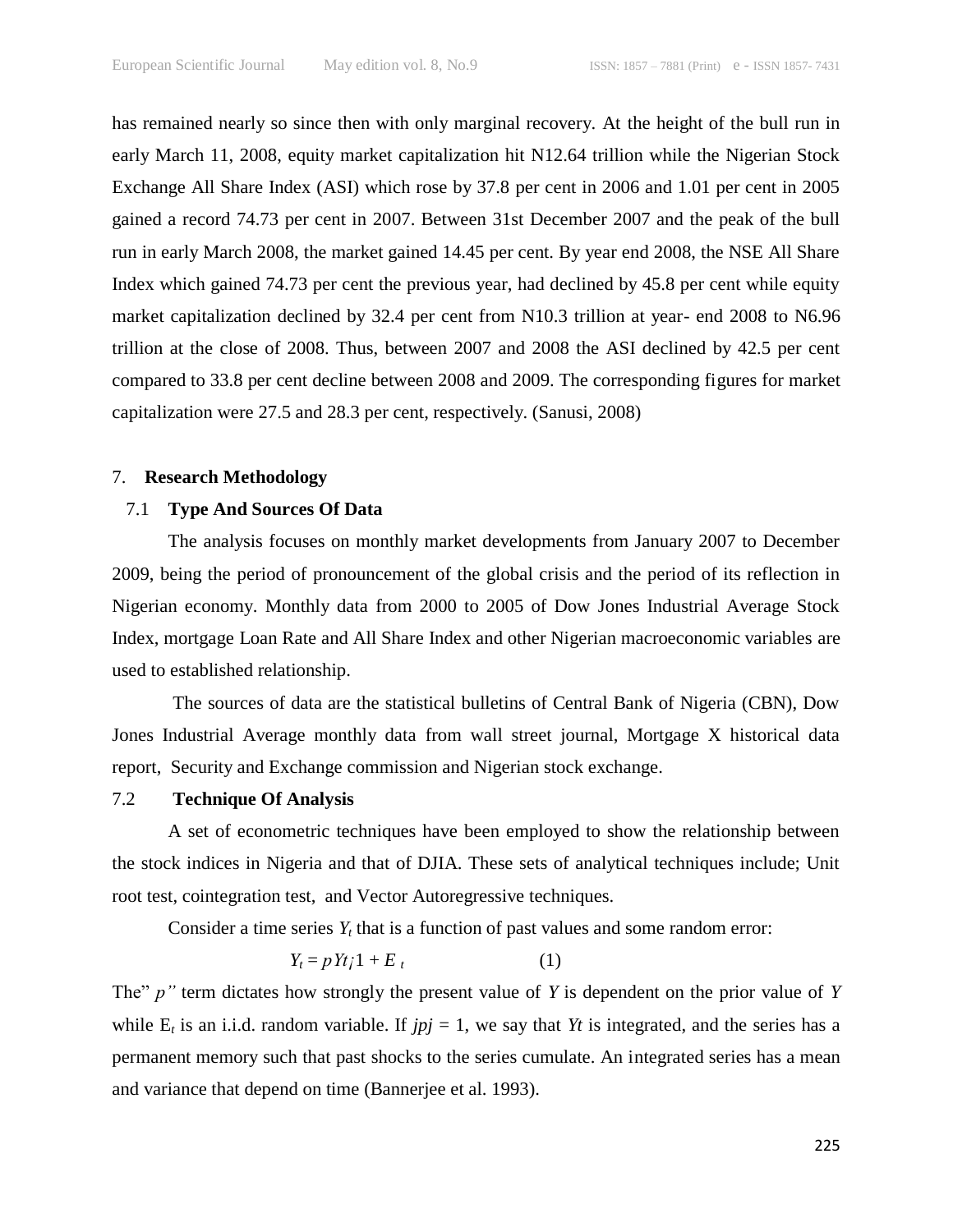If we have an explanatory variable that is also integrated and causally related to *Y* then we say the two series are cointegrated. Cointegration implies that the two integrated series never drift far apart from each other, that is they maintain an equilibrium. The classic example of a cointegrating relationship is that of short and long term interest rates (Engle and Granger 1987). It would be surprising if these two series drifted apart from one another over time as that would present opportunities for arbitrage. The error correction model is the preferred method for estimation when two integrated time series are statistically related or cointegrated since the error correction model can be formally derived from the properties of integrated time series.

The error correction model, however, is particularly powerful since it allows an analyst to estimate both short term and long run effects of explanatory time series variables. The standard way to derive the error correction model is to show that if X and Y are linear functions of a latent integrated process, the residuals of Y regressed on X should be stationary. This derivation of the error correction model starts with the assumption that both Y and X are integrated and demonstrates that the error correction model captures the equilibrium causal movements between these two cointegrated processes.

Occasionally, however, some authors derive the error correction model from a different and more promising starting point (Bannerjee et al. 1993; Davidson and MacKinnon 1993; Verbeek 2000).

Engel and Granger (1987) point out that a linear combination of two or more nonstationary series may be stationar. If such a stationary linear combination exists, the nonstationary series are said to be co-integrated. The stationary linear combination is called the cointegration equation interpreted as the long run relationship.

To investigate whether this long run relationship exists between ASI When the variables are integrated of order one or more, estimation of unrestricted VAR will be subjected to hazards of regression involving non stationary variables. In order to avoid this, restricted VAR will be specified as Vector Error Correction Model (VECM) to incorporate the co-integration relation (Johnstonand Diniardo).

A variant of the VEC is Impulse Response Function. This is useful for studying the interaction between variables in a vector autoregressive model. It represents the reaction of variables to shocks hitting the system. The function stimulates the effect of a shock to one variable in the conditioning forecast of another variable.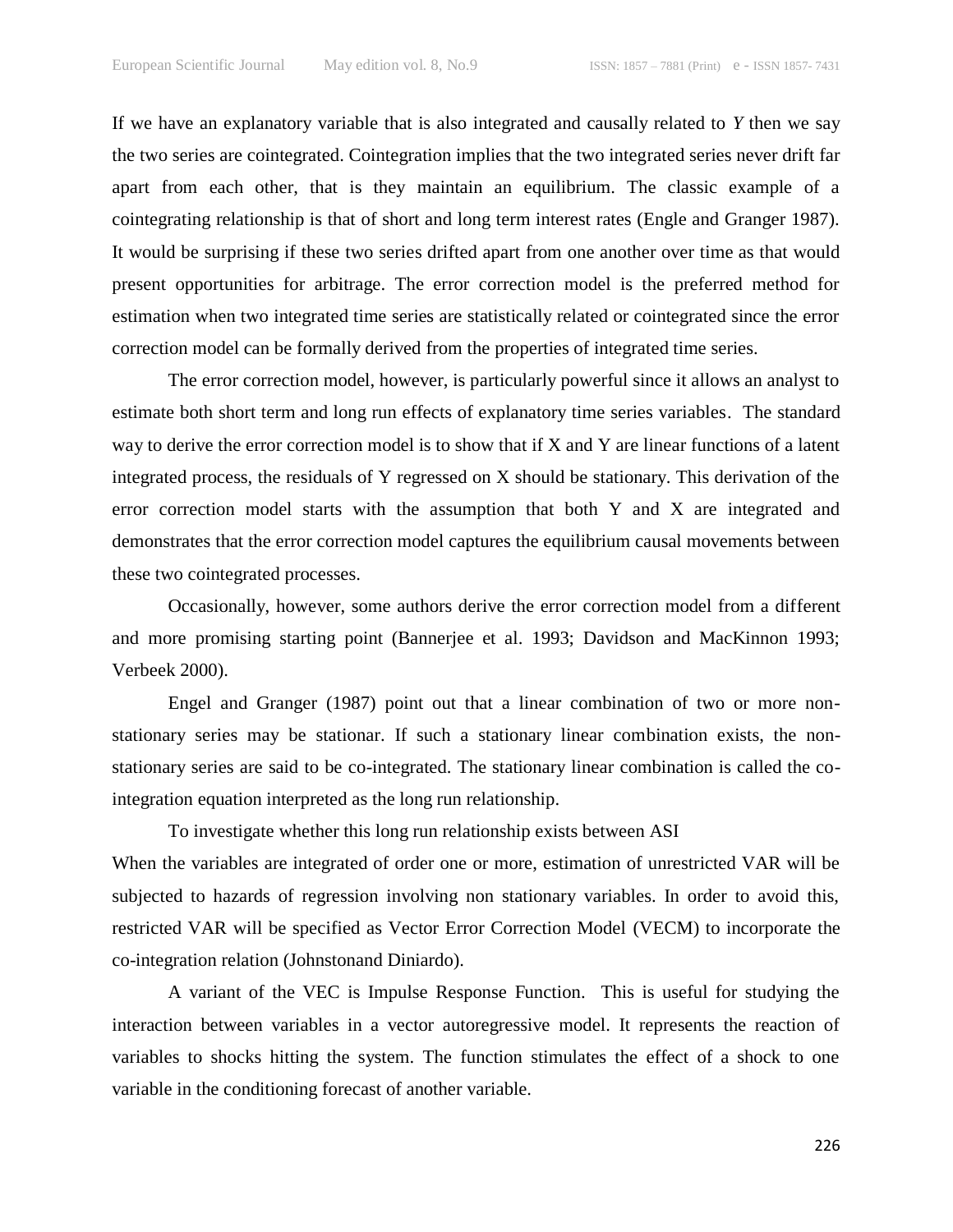## Let  $Y_t$  be a K-dimensional vector series generated by

Y<sup>t</sup> = A<sup>i</sup> Yt-1 +...+ApYt-p + μ<sup>t</sup> .........................(1) <sup>∞</sup> = θ (B) U<sup>t</sup> = ∑ θiμt-1 T=0

1= ((1-AiB- ...-Ap Biθ) θ(**B) ....................(2)**

Where cov  $(U_t) = \sum$ ,  $\theta$  is the Moving Average (MA) coefficient measuring th impulse response. More specifically θjkt represent the response of variable j to a unit impulse in variable k occurring i-th period ago. Impulse response functions are used to evaluate the effectiveness of a policy, Jin (2006).

Next to IRF is Variance Decomposition. Variance Decomposition or forecast error variance decomposition indicates the amount of information each variable contributes to the other variables in a vector auto regressive (VAR) model, variance decomposition determines how much of the forecast error variance of each of the variable can be explained by the exogenous shock to the other variable (Wikipedia). It can also be defined as the decomposition of variance into different components so as to access the impact of policies on the phenomenon under investigation.

In a VAR, the variance decomposition at horizon h is the set of R2 value associated with the dependent variable Yt and each of the shocks h period prior.

 h-1 K Mean square error (MSE) {Yj, t (h)} =∑ ∑ (Ej θi Ek) 2 . . . . .(3)  $I=0$   $k=1$ 

The amount of forecast error variance of variable j accounted for by exogenous shocks to variable k is given by wjkh

$$
Wjkh = \sum_{I=1}^{h-1} (Ej \theta i Ek) 2/MSE (y_{it} (h))
$$
 (4)

8.3 **Variables**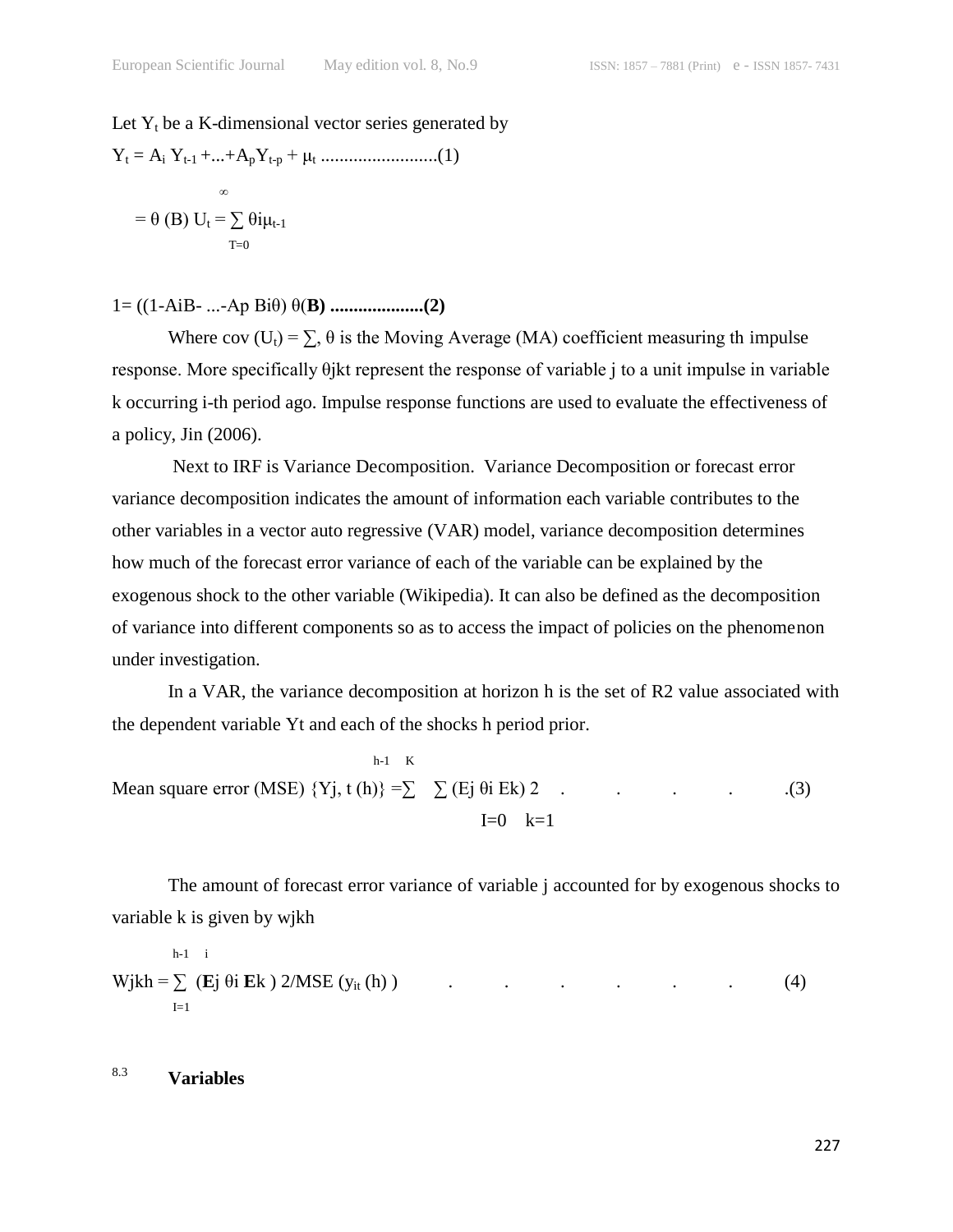- (i) US macroeconomic variable (proxy of mortgage loan rate).
- (ii) US capital market (proxy of Dow Jones Industrial Average stock index) as independent variable.
- (iii) Nigerian capital market (proxy of All Share Index) as dependent variable.
- (iv) Price of crude oil, Exchange Rate, Credit to private sector, Outflow of Foreign Private Capital are proxies for global financial meltdown (independent variables).
- (v) Comparative analysis of All Share Index, New Issues, and total transactions of some key sectors in the market as well as Nigerian foreign reserve.

#### 7.3 **Theoretical Frame Work**

According to macroeconomic hypothesis school, this approach attempt to examine the sensitivity of stock price to changes in macroeconomic variables. The approach posits that stock prices are influenced by changes in money supply, exchange rate, inflation, commodity price and other macroeconomic indicators.

It employs general equilibrium approach stressing the interaction between sectors as central to the understanding of the persistence and co-movement of macroeconomic time series, based on the economic logic which suggests that everything does depend on everything else.

### **7.4 Model Specification For The Regression Analysis**

When there is no data that is integrated at any level of the critical value then vector error correction model cannot be estimated, in that case regression model is most appropriate model of specification.

For analyzing the relationship between the Dow Jones Industrial Average and the US mortgage, and also for the relationship between Nigerian capital market and the US capital market, the following functions have been specified.

 $\text{DJA} = \alpha + \beta \text{SPMR} + \text{e}$  (5)

SPMR = Sub prime mortgage loan

 $D JIA =$  Dow Jones Industrial Average

Where the a priori expectation is:  $\beta > 0$ ,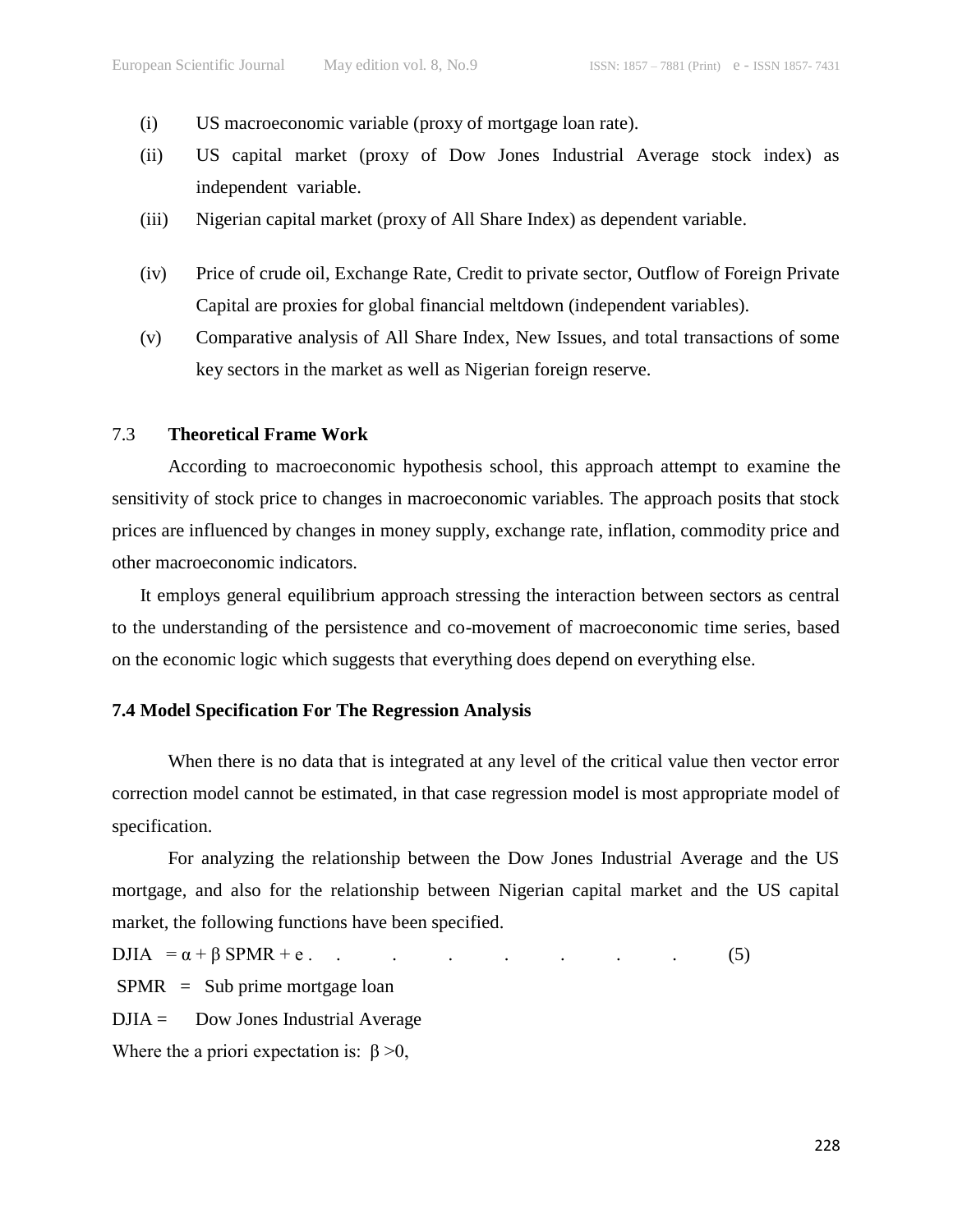$ASI = \alpha + \beta \text{ DJIA} + e$ . (6)

 $ASI =$  All Share Index

Where the a priori expectation is:  $\beta > 0$ ,

# **8. Results and Discussions**

Before testing the relationship we descriptively show the flow chart of the DJIA stock index to depict the period and existence of the crisis. It is vivid from figure 1 below that the DJIA stock index value has been fluctuating between the index value of 10,000 to 7591.93 within the period of January 2000 to July 2002 and hence forth the market index start rising until it reached a pick of 13930.01 in the  $4<sup>th</sup>$  quarter of the year 2007, suddenly the index fell rapidly within short period to a tune of 7042.93 in the first quarter of 2009.

This evidenced the period of financial crisis which is the focus of this study.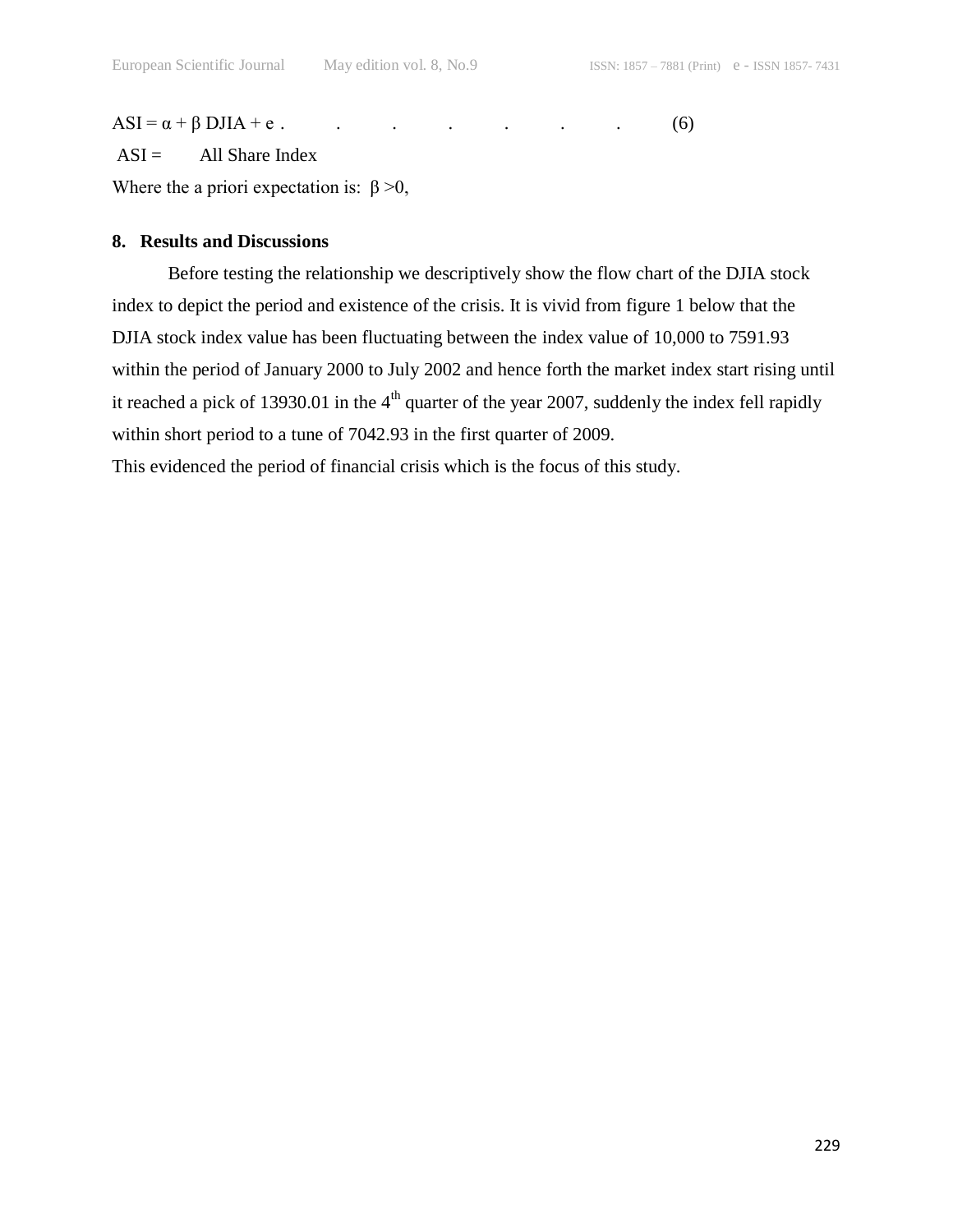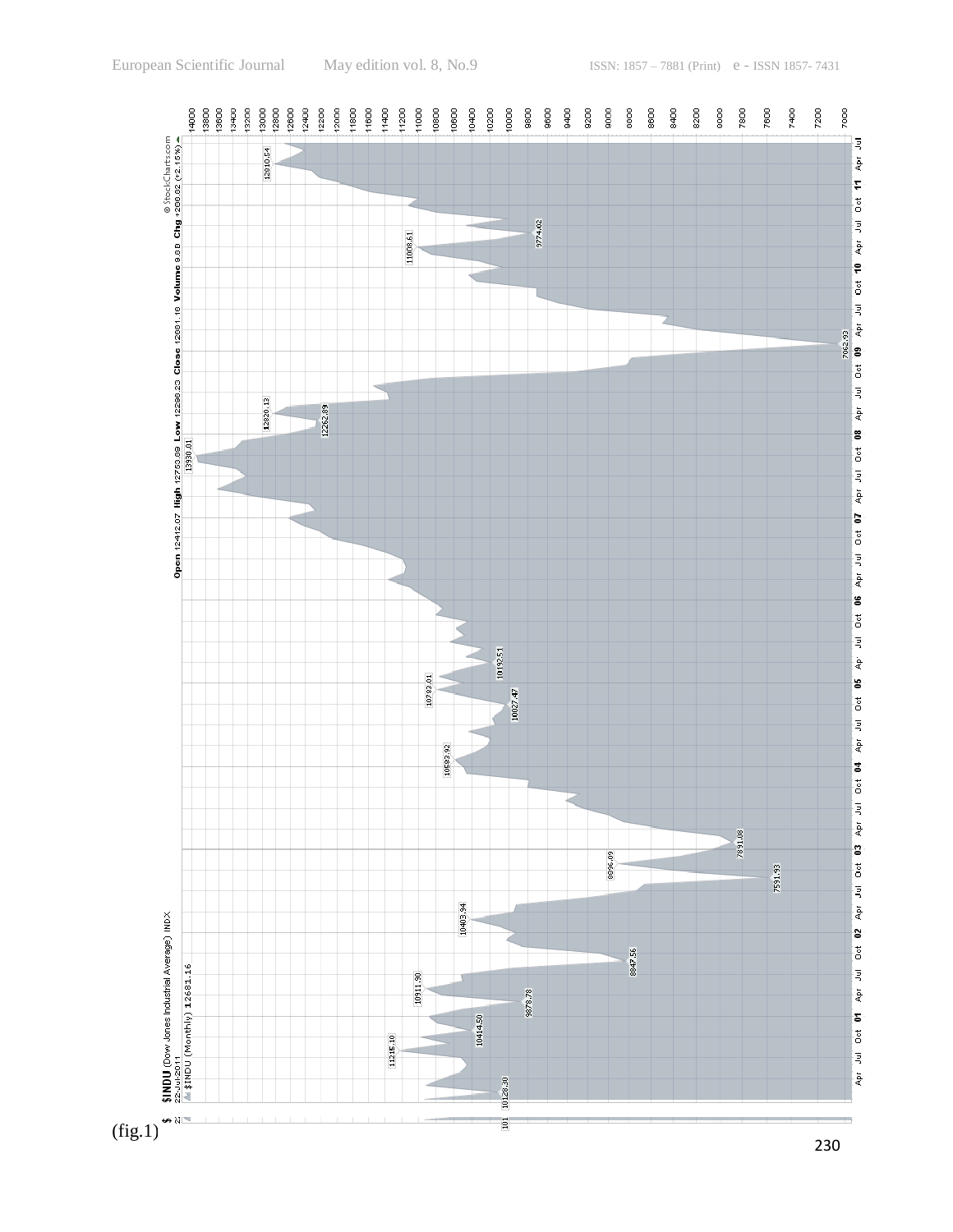Testing for this relationship we use the monthly 1-year mortgage loan rate and monthly Dow Jones Industrial Average Stock Index and the unit root test of result is given in table 2.

TABLE: 2

| <b>VARIABLES</b> | <b>LEVEL</b> |           | <b>FIRST DIFFERENCE</b> |           | Remark |
|------------------|--------------|-----------|-------------------------|-----------|--------|
|                  | ADF          | <b>PP</b> | <b>ADF</b>              | <b>PP</b> |        |
| <b>MORT</b>      | $-1.0991$    | $-1.1403$ | $-2.6099*$              | $-4.247*$ | I(1)   |
| <b>DJIA</b>      | $-0.2009$    | $-0.229$  | $-5.1892*$              | $-9.666*$ | I(1)   |

\* Data are stationary @1%, 5% and 10% level of significance because they are in absolute term greater than MacKinnon critical values for rejection of hypothesis of a unit root.

Table 3 shows the cointegration test statistics between Mortgage and and DJIA. Bothe the Trace and the Max-eiginevalue statistics in tables 3and 4 do not reject the null hypothesis of no cointegrating equations and 1% and 5% respectively.

**TABLE: 3 Trace Rank Test**

| <b>Hypothesis</b>  | $r = 0^*$ | $R \leq 1$ |  |
|--------------------|-----------|------------|--|
|                    |           |            |  |
| <b>Trace stats</b> | 10.00064  | 2.831970   |  |
| 5%                 | 15.41     | 3.76       |  |
| $1\%$              | 20.04     | 6.65       |  |

# **TABLE: 4 Maximum Eigen Rank Test**

| Hypothesis | $r = 0^*$ | R < 1    |
|------------|-----------|----------|
| Eigen      | 7.168669  | 2.831970 |
| statistics |           |          |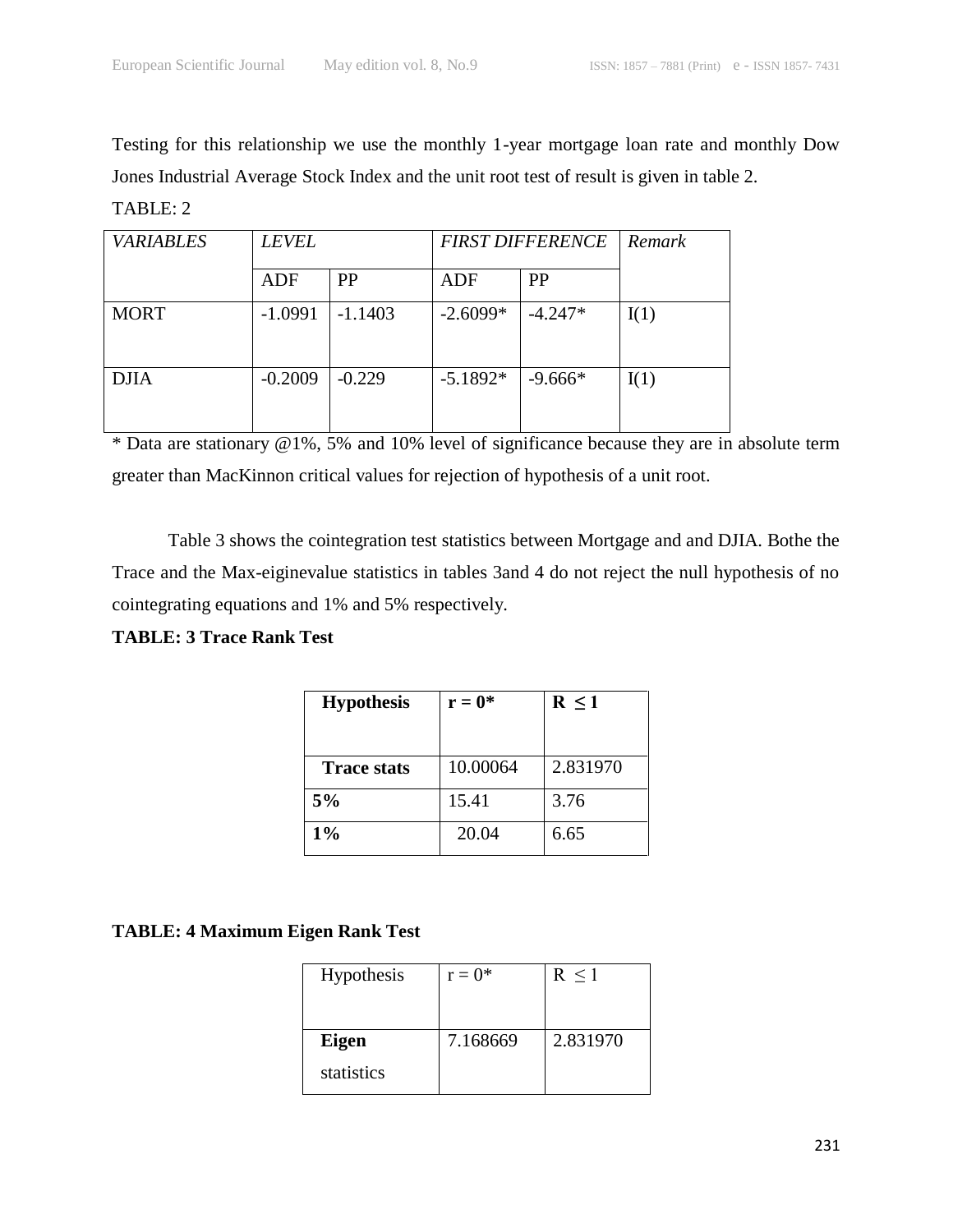| 5% | 14.07 | 3.76 |
|----|-------|------|
| 1% | 18.63 | 6.65 |

With the above result the Trace rank test and Maximum Eigen rank test indicating no cointegration between the two variables, the relationship between mortgage loan and DJIA is investigated by the structural regression equation, introducing the difference factor to ensure stationarity of the data to avoid spurious parameters. The regression result is presented in equation (7).

 $D(DJIA)$  =  $0.000121 + 2.025680D(MORTGAGE RATE)$  .

(7)

| (0.005322) | (3.814646) |
|------------|------------|
| [0.022698] | [0.531027] |

The coefficient of regression of mortgage loan rate to Dow Jones Industrial Average stock index shows a positive relation contrary to the theoretical expectation, but the relationship is statistically insignificant, indicating that mortgage loan rate is not a good determinant of DJIA stock index behavior and that the reflection of the mortgage sector crisis to the capital market was as a result of reckless lending arrangement of subprime rate policy that looses lending stringent conditions which result to housing boom and followed by bust as result of default in payment , this signaled riskiness of the holdings (mortgage-backed security) and that was transmitted to the capital market.

Furthermore the causality test of the variables as presented in the table 5 suggests independence between mortgage loan and DJIA which is in conformity with the earlier results (regression results)

Table: 6 Granger causality results

| Null Hypothesis:                        | Obs F-Statistic Probability |         |
|-----------------------------------------|-----------------------------|---------|
| DJIA does not Granger Cause MORT 70     | 1.49054                     | 0.23285 |
| <b>MORT</b> does not Granger Cause DJIA | 1.28968 0.28231             |         |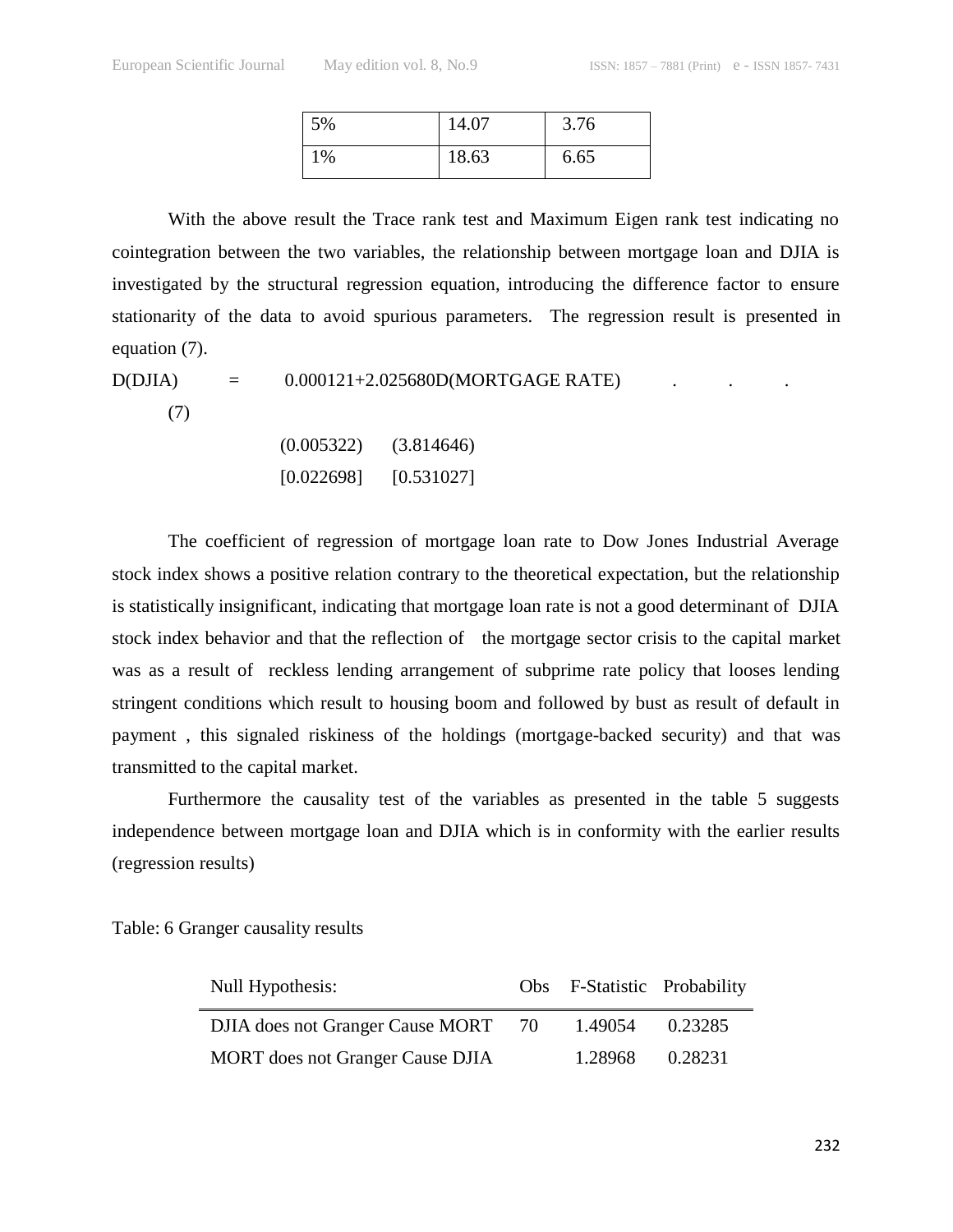To investigate the relationship between the Nigeria capital market and the US capital market, the All share index and the DJIA have been used as the proxies for the two markets respectively. Table 7 shows that the series in the two markets are integrated of order (1). Consequently, the cointegration results in tables 8 and 9 show that both the trace statistics and the max eiginvalue statistics rejected the presence of cointegrating vectors. Hence, the regression analysis has therefore been employed to investigate the relation between the series in the two markets.

Table: 7 (UNIT ROOT TEST RESULT)

| <b>VARIABLES</b> | <b>LEVEL</b> |           | <b>FIRST DIFFERENCE</b> |           | Remark |
|------------------|--------------|-----------|-------------------------|-----------|--------|
|                  | ADF          | <b>PP</b> | ADF                     | PP        |        |
| <b>ASI</b>       | 1.2540       | 1.3821    | $-4.3745*$              | $-6.023*$ | I(1)   |
|                  | 6            |           |                         |           |        |
| <b>DJIA</b>      | $-0.2009$    | $-0.229$  | $-5.1892*$              | $-9.666*$ | I(1)   |
|                  |              |           |                         |           |        |

\* Data are stationary @1%, 5% and 10% level of significance because they are in absolute term greater than MacKinnon critical values for rejection of hypothesis of a unit root.

# **Table: 8 Trace Rank Test**

| <b>Hypothesis</b> | $r = 0^*$ | $R \leq 1$ |  |
|-------------------|-----------|------------|--|
|                   |           |            |  |
| Trace stats       | 5.413183  | 1.017345   |  |
| 5%                | 15.41     | 3.76       |  |
| $1\%$             | 20.04     | 6.65       |  |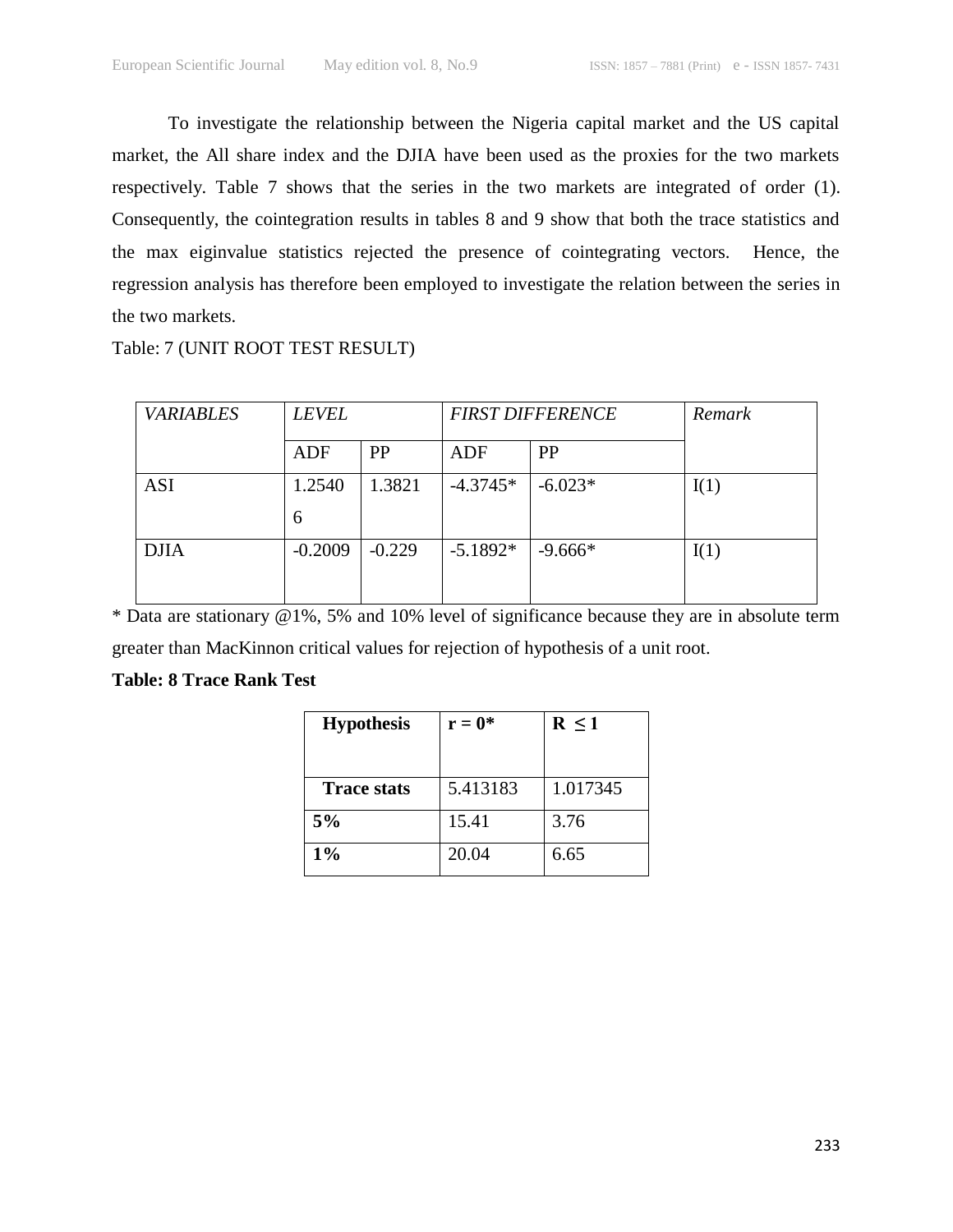#### **Table: 9 Maximum Eigen Rank Test**

|                           | Hypothesis   | $r = 0^*$ | $R \leq 1$ |
|---------------------------|--------------|-----------|------------|
|                           |              |           |            |
|                           | <b>Eigen</b> | 4.395838  | 1.017345   |
|                           | statistics   |           |            |
|                           | 5%           | 14.07     | 3.76       |
| $D(ASI) =$                | 1%           | 18.63     | 6.65       |
| 258.8912+0.216917D(DJIA). |              | (8)       |            |
| (119.7583)                | (0.286157)   |           |            |

[2.161781] [0.758033]

The estimated regression result in equation (8) shows a positive relationship between ASI and DJIA which implies that ASI is explained by 21.69% change in DJIA. Although the result is not statistically significant, the direction of the relationship is in line with theoretical explanation of the relationship (dependency theory of globalization).

# **Conclusion**

Mortgage loan rate does not influence Dow Jones Industrial Average stock index significantly. It is as a result of flexing the stringent lending conditions that led to the mortgage industrial growth and collapse, as well as the failure of the financial institutions to be cautious of the high risk nature of securities that are tied to these mortgage loan, fall in demand and excess supply of houses trigger the crisis, and the proportion of mortgage backed security in the capital market and the role of information in an efficient market led to fall in the stock prices not only for mortgage industries but to financial institutions that invested in the securities and this transmitted to stock prices of other industries in the market. DJIA seems not to significantly influence the ASI. Other economic variables seem to have imparted more on the Nigerian capital market.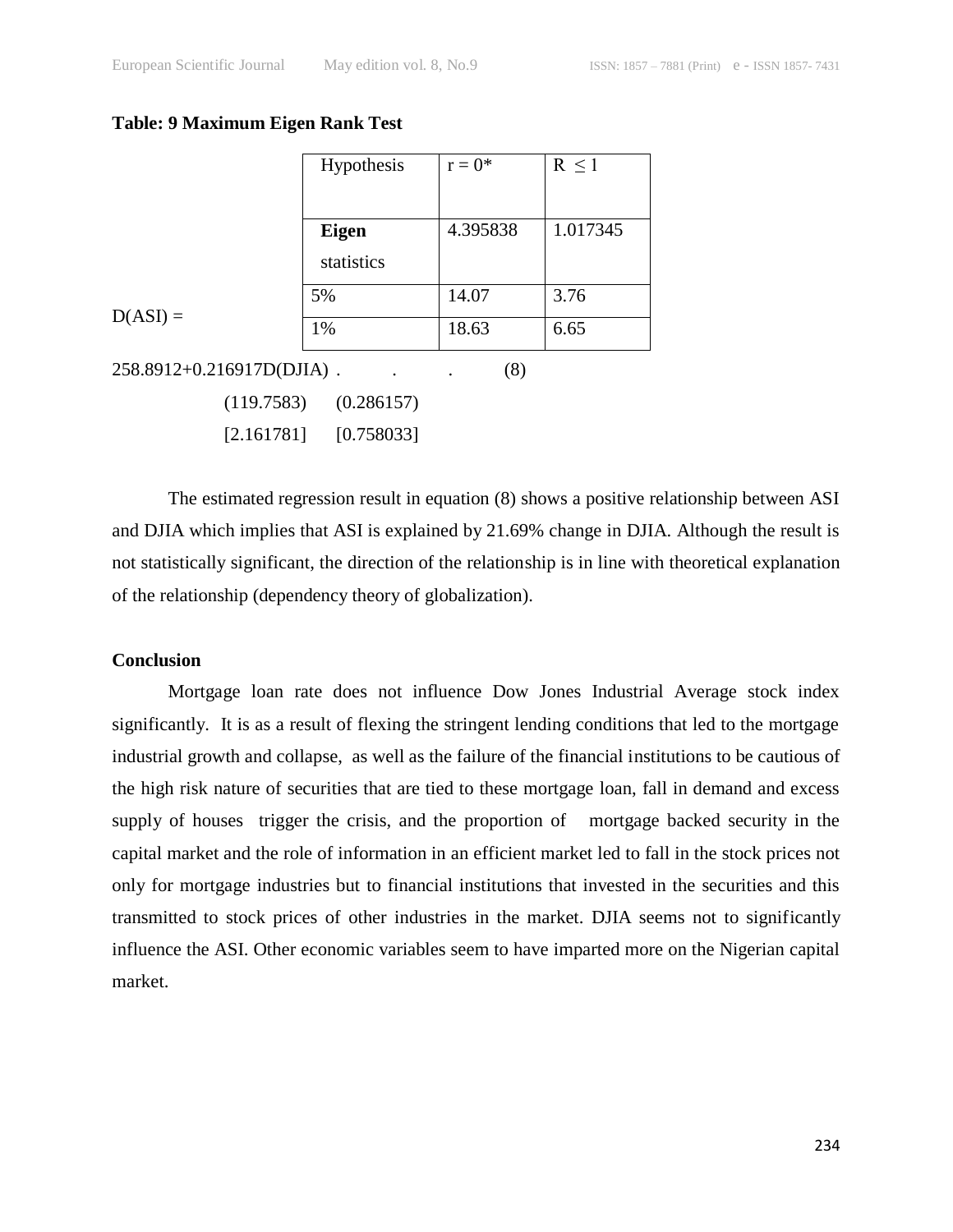# **References:**

Roy, B., (2000), Eview tutorial: cointegration and error correction, city university business school, London.

Sreedharan, N. J., (2004), Avector error correction model (VECM) of stock market return,school of economics university of Tasmania. Hobart Tasamania7001.

Lo, A. W. and Mackinlay, A.C., (1999), A non rando walk Down Wall Street, (Princeton University press,Princeton)

Gujarati, D.N (2003), Basic Econometrics ( $4<sup>th</sup>$  edition): Tata-Mc Graw Hill Publishing company Ltd, New Delhi, India.

Green, W.H. (2003). Econometric Analysis (5<sup>th</sup> edition ): Darling Kindersliny (India) pot Ltd, New Delhi, India.

Chomsisengphet, C. A., (2006) the evolution of the subprime mortgage market. Federal reserve bank of ST. Louis.

Eview 4 user's guide (2001) quantitative micro software, LLC, United State of America.

Pennington-Cross, A., (2002) *Subprime Lending in the primary and secondary markets*, journal of housing research, 13(1) pp 31-50

Wolfson, Martin H. Minsky's theory of financial crisis in a global contex, journal of economics issues vol. 36 no.2 paper retrieved from [http://news-business.vlex.com/vid/minsky-theory](http://news-business.vlex.com/vid/minsky-theory-finacial-crises-global-54505079)[finacial-crises-global-54505079](http://news-business.vlex.com/vid/minsky-theory-finacial-crises-global-54505079)

Sanusi, S. Global financial meltdown and the reforms in the Nigerian Banking sector. Paper retrieved from

<http://www.cenbank.org/out/speechless/2010/govATBU%20convocation%20lecture.pdf> Gabril, R. The theory of Globalization and its analysis, paper [www.streetdirectory.com](http://www.streetdirectory.com/)

Erin Fitzpatrick. The Globalisation of Democracy Building; a polyarchic dilemma dec.10.2003 from [www.freewebs.com/ekfitzy/theories%20of%globalisation.doc](http://www.freewebs.com/ekfitzy/theories%20of%25globalisation.doc)

The theory of capital markets: rationale expectation and efficient markets, paper from [http://ksuweb.kennesaw.edu/sbumgarn/efficient%20capital%capital%20markets%fall%202002.p](http://ksuweb.kennesaw.edu/sbumgarn/efficient%20capital%capital%20markets%fall%202002.ppt)

[pt](http://ksuweb.kennesaw.edu/sbumgarn/efficient%20capital%capital%20markets%fall%202002.ppt) Quarterly magazine of the security and exchange commission, Nigeria, volume 1,2,3,4 for (2007-2009).

<http://www.sec.gov.ng/index.php/home/>

Nigerian stock exchange annual report. (2002-2009)